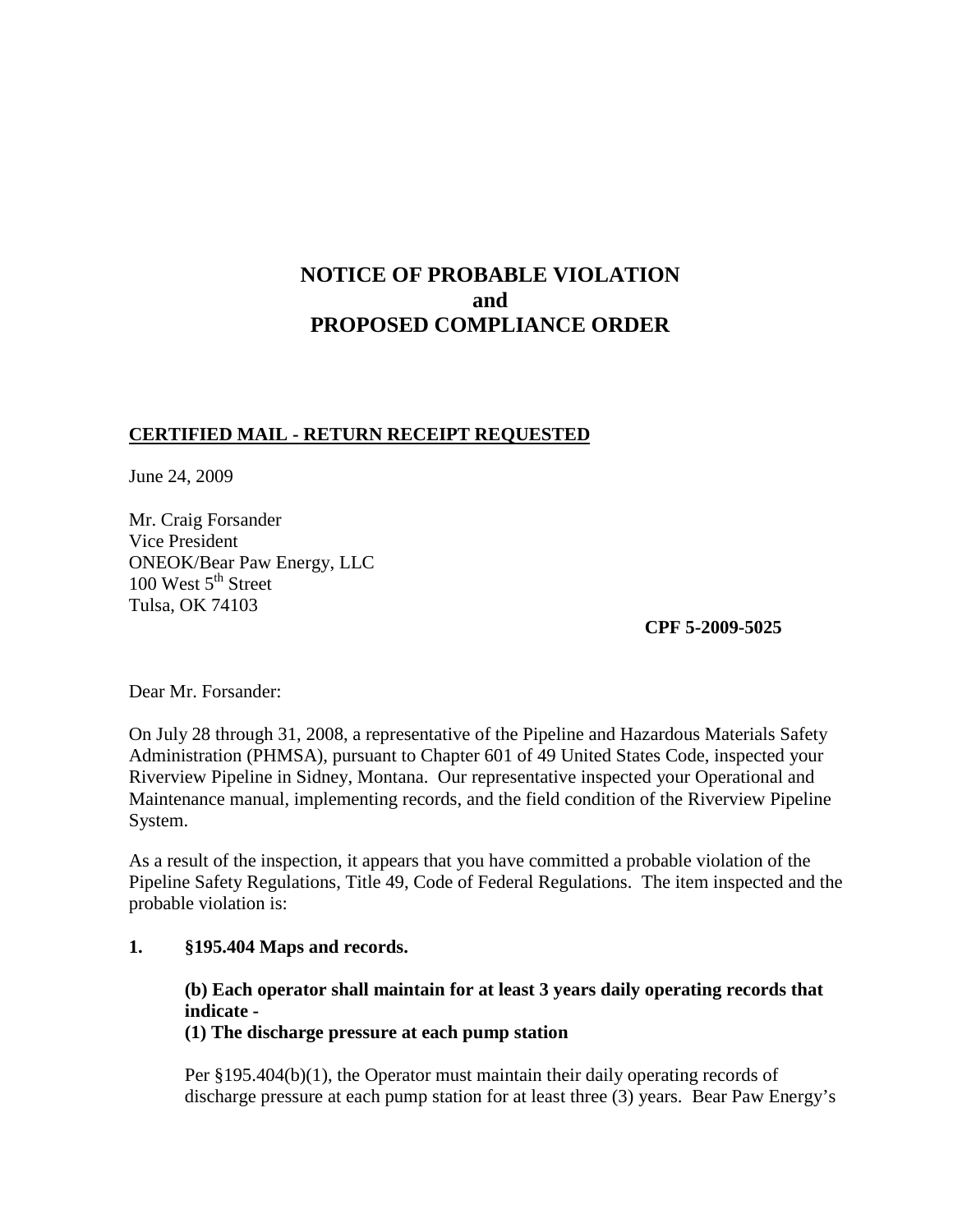electronic SCADA records of their discharge pressure at the Grasslands Complex are currently retained for only 30 days. In addition, the pressure recording charts at the Grasslands Complex for the Riverview Pipeline often produce records that are not legible. Therefore, Bear Paw Energy failed to comply with the records retention of their discharge pressure at each pump station as required by §195.404(b)(1).

### Proposed Compliance Order

With respect to item 1 pursuant to 49 United States Code § 60118, the Pipeline and Hazardous Materials Safety Administration proposes to issue a Compliance Order to Bear Paw Energy/ONEOK. Please refer to the *Proposed Compliance Order*, which is enclosed and made a part of this Notice.

### Response to this Notice

Enclosed as part of this Notice is a document entitled *Response Options for Pipeline Operators in Compliance Proceedings*. Please refer to this document and note the response options. Be advised that all material you submit in response to this enforcement action is subject to being made publicly available. If you believe that any portion of your responsive material qualifies for confidential treatment under 5 U.S.C. 552(b), along with the complete original document you must provide a second copy of the document with the portions you believe qualify for confidential treatment redacted and an explanation of why you believe the redacted information qualifies for confidential treatment under 5 U.S.C. 552(b). If you do not respond within 30 days of receipt of this Notice, this constitutes a waiver of your right to contest the allegations in this Notice and authorizes the Associate Administrator for Pipeline Safety to find facts as alleged in this Notice without further notice to you and to issue a Final Order.

In your correspondence on this matter, please refer to **CPF 5-2009-5025** and for each document you submit, please provide a copy in electronic format whenever possible.

Sincerely,

Chris Hoidal Director, Western Region Pipeline and Hazardous Materials Safety Administration

cc: PHP-60 Compliance Registry PHP-500 G. Davis/M. Petronis (#120772)

Enclosures: *Proposed Compliance Order Response Options for Pipeline Operators in Compliance Proceedings*